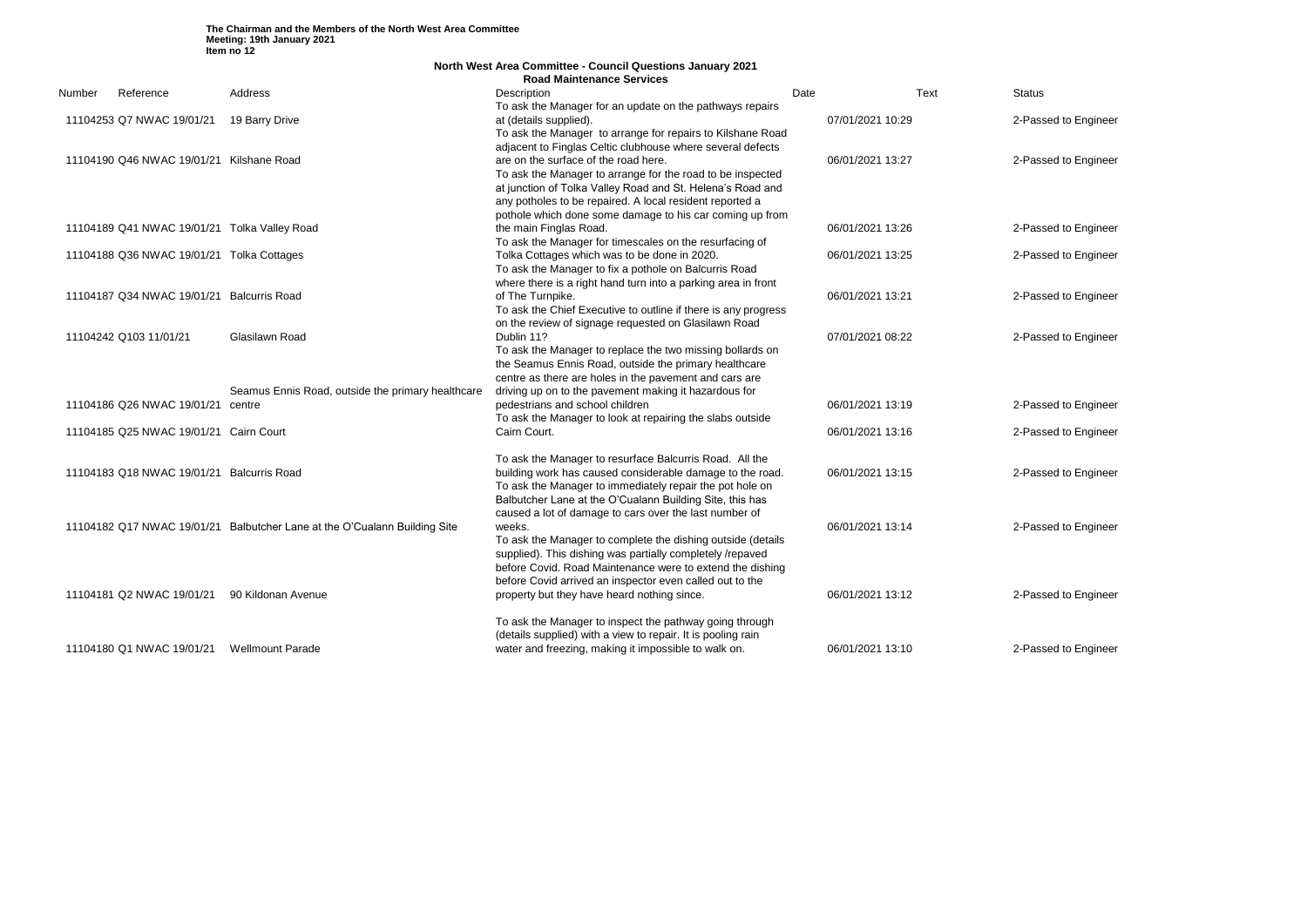| 11104179 2B NWAC 19/01/21                     | Glasilawn Road.                                                                            | That this committee calls for a review of the road signage on<br>Glasilawn Road.<br>As you enter from one side of the road the road begins as<br>Tolka Estate but halfway down becomes Glasilawn Road,<br>this has caused major confusion for delivery drivers,<br>emergency vehicles etc.<br>Following a council question asked on the subject in<br>December can Road Maintenance /Traffic outline their<br>progress on the issue?<br>Can 1) Additional signage be put up on a pole to clearly<br>identify where Glasilawn Road begins<br>2) The residents group be assisted in purchasing a cast iron<br>sign for the entrance to the road 3) The Tolka Estate signs<br>are at both ends of the road with arrows yet these are<br>absent for Glasilawn, can these be reviewed. Can a site<br>visit be arranged to review signage<br>"To ask the Chief Executive to complete the dishing at<br>(details supplied) this was started pre Covid but it was never<br>completed. | 06/01/2021 13:07            |                                                                         |
|-----------------------------------------------|--------------------------------------------------------------------------------------------|-------------------------------------------------------------------------------------------------------------------------------------------------------------------------------------------------------------------------------------------------------------------------------------------------------------------------------------------------------------------------------------------------------------------------------------------------------------------------------------------------------------------------------------------------------------------------------------------------------------------------------------------------------------------------------------------------------------------------------------------------------------------------------------------------------------------------------------------------------------------------------------------------------------------------------------------------------------------------------|-----------------------------|-------------------------------------------------------------------------|
| 11103767 Q96 NWAC 11/01/21 90 Kildonan Avenue |                                                                                            |                                                                                                                                                                                                                                                                                                                                                                                                                                                                                                                                                                                                                                                                                                                                                                                                                                                                                                                                                                               | 23/12/2020 13:16            |                                                                         |
| 11103766 Q98 NWAC 11/01/21 35 Ratoath Avenue  |                                                                                            | To ask the Chief Executive to repair the pothole at (details<br>supplied).<br>To ask the Manager to arrange for works to be carried out<br>on the footpath at Beneavin Road and Glasnevin Avenue                                                                                                                                                                                                                                                                                                                                                                                                                                                                                                                                                                                                                                                                                                                                                                              | 23/12/2020 13:16            |                                                                         |
|                                               | 11103511 Q36 NWAC 15/12/20 Beneavin Road and Glasnevin Avenue<br>"85                       | southeast corner (near Advanced Pitstop) as the area is in a<br>poor state.<br>To ask the Manager to arrange repairs to the kerb outside                                                                                                                                                                                                                                                                                                                                                                                                                                                                                                                                                                                                                                                                                                                                                                                                                                      | 15/12/2020 09:26 attached.  | As per email                                                            |
| Q44 NWACM<br>11103442 15/12/20                | <b>DEAN SWIFT ROAD</b><br>DUBLIN11"                                                        | 85 Dean Swift Road and to resurface the verges which are<br>tarmac but are overgrown with moss.<br>To ask the Manager to arrange for the footpath at 1-59 St.<br>Pappins Road where the tarmac has degraded badly be                                                                                                                                                                                                                                                                                                                                                                                                                                                                                                                                                                                                                                                                                                                                                          | 23/12/2020 08:46            |                                                                         |
| Q43 NWACM<br>11103198 15/12/20                | 1-59 St. Pappins Road                                                                      | repaired. These work have been requested over many years<br>and are long overdue.<br>To ask the Manager for the road in front of the Bus Stop at<br>Wftra Hall on Mellows Road to be repaired properly. I have                                                                                                                                                                                                                                                                                                                                                                                                                                                                                                                                                                                                                                                                                                                                                                | 15/12/2020 09:20            | Job 41125716 -                                                          |
| Q41 NWACM<br>11103197 15/10/20                | in front of the Bus Stop at Wftra Hall on Mellows Road resolve the issue properly.         | requested this numerous times over the last few years and<br>the problem is only ever tarmacked over which doesn't                                                                                                                                                                                                                                                                                                                                                                                                                                                                                                                                                                                                                                                                                                                                                                                                                                                            | 22/12/2020 14:30 Connector  | Job Raised, Def<br>Job created via<br>area has been                     |
| Q40 NWACM<br>11103196 15/12/20                | <b>Wellmount Crescent and Green</b>                                                        | To ask the Manager to arrange for the re-instatement of the<br>footpaths in Wellmount Crescent and Green. The paths<br>here are in particularly bad condition and this has been<br>requested several times previously.<br>To ask the Manager to arrange for works to be carried out<br>on the footpath at Beneavin Road and Glasnevin Avenue                                                                                                                                                                                                                                                                                                                                                                                                                                                                                                                                                                                                                                  | 22/12/2020 08:14 Priority 8 | inspected and jo<br>added to works<br>list, most are<br>Please refer to |
| Q36 NWACM<br>11103195 15/12/20                | footpath at Beneavin Road and Glasnevin Avenue<br>southeast corner (near Advanced Pitstop) | southeast corner (near Advanced Pitstop) as the area is in a<br>poor state.<br>To ask the Manager to review the height of the trees on<br>[details supplied] as the trees are too large and cause<br>significant issues with the pavement and road surface and<br>may require a similar intervention as St Canice's Road<br>received a couple of years ago.                                                                                                                                                                                                                                                                                                                                                                                                                                                                                                                                                                                                                   | 16/12/2020 09:51 11103511.  | enquiry no                                                              |
| Q35 NWACM                                     |                                                                                            |                                                                                                                                                                                                                                                                                                                                                                                                                                                                                                                                                                                                                                                                                                                                                                                                                                                                                                                                                                               |                             |                                                                         |

11103184 15/12/20

Ballygall Avenue, Dublin 11.

Details: Ballygall Avenue, Dublin 11. 15/12/2020 09:19 15/12/2020 09:19

2-Passed to Engineer

2-Passed to Inspector

2-Passed to Inspector

2-Passed to Engineer

3-Inspection Required

Enquiry Resolved

16 - 01-Defect via 6-Job Raised

nd jobs

**Enquiry Resolved**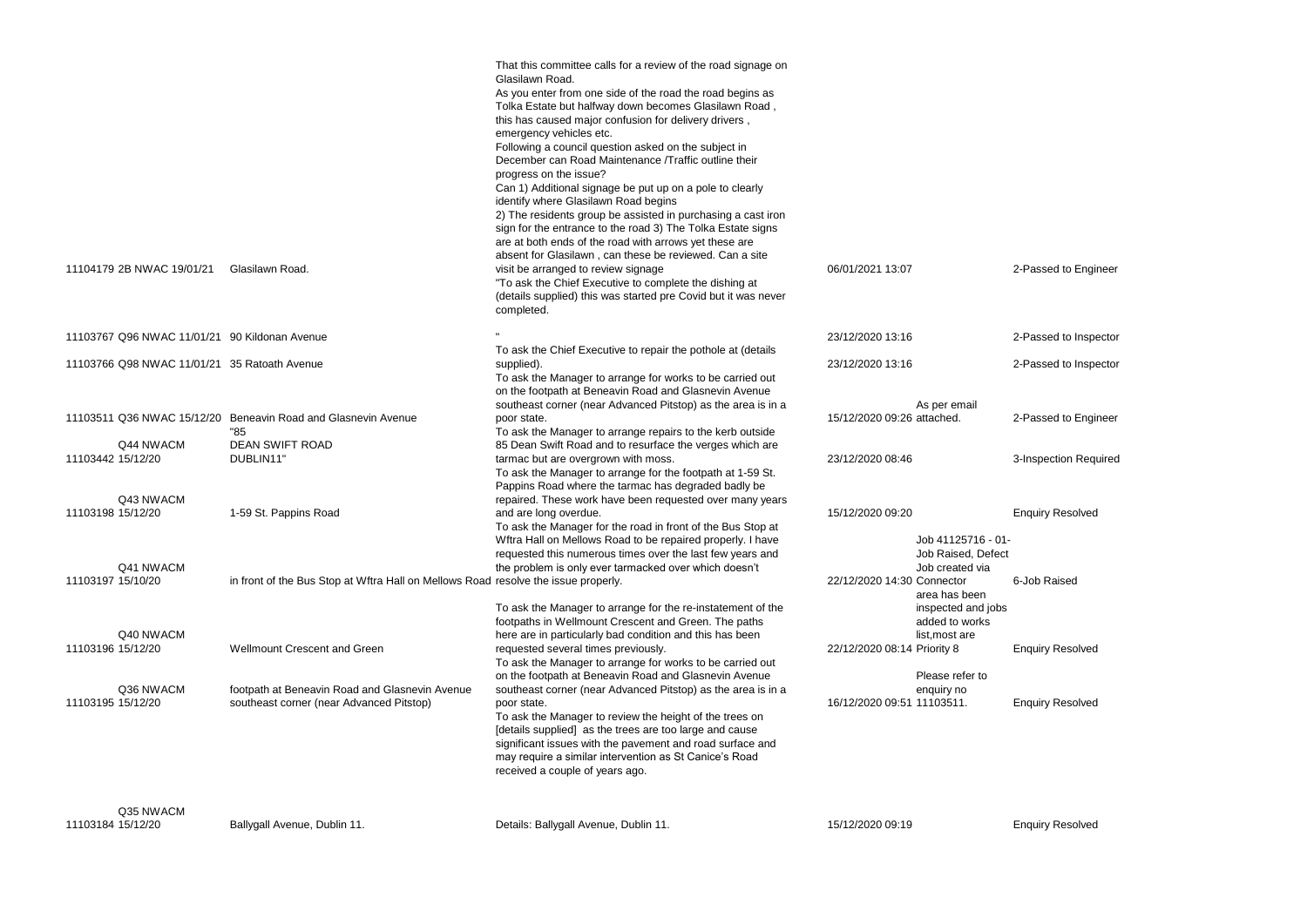|                                                  |                                        | "To ask the Manager to fill in the empty tree pit at [details<br>supplied] as it poses a significant trip hazard since the tree<br>was removed.                                                                                                                                                                                                                                                 |                               | Job 41125712 - 0<br>Job Scheduled,<br>Job has been       |
|--------------------------------------------------|----------------------------------------|-------------------------------------------------------------------------------------------------------------------------------------------------------------------------------------------------------------------------------------------------------------------------------------------------------------------------------------------------------------------------------------------------|-------------------------------|----------------------------------------------------------|
| Q32 NWACM<br>11103183 15/12/20                   | 35/37 Casement Drive                   | Details: 35/37 Casement Drive                                                                                                                                                                                                                                                                                                                                                                   | 22/12/2020 08:13 Crew         | allocated to Work                                        |
|                                                  | "51<br><b>GROVE PARK ROAD</b>          | To ask the Manager to repair the pavement surface at<br>[details supplied] as the pavement slab has lifted and poses<br>a trip hazard.                                                                                                                                                                                                                                                          |                               | Job 41125715 - 0<br>Job Raised, Defer<br>Job created via |
| 11103180 Q31 NWAC 15/12/20 DUBLIN11"             | "38                                    | Details: 51 Grove Park Road,                                                                                                                                                                                                                                                                                                                                                                    | 22/12/2020 14:31 Connector    |                                                          |
| 11103179 Q30 NWAC 15/12/20 DUBLIN11"             | <b>RATHVILLY DRIVE</b>                 | To ask the Manager to repair the road surface at [details<br>supplied].<br>"To ask the Manager to expedite the repair of the pathway<br>outside (details supplied). There have been a number of<br>falls at this location.                                                                                                                                                                      | 15/12/2020 09:18              |                                                          |
| 11103157 Q21 NWAC 15/12/20 1A Sycamore Park      |                                        | Details: 1A Sycamore Park there have been a number of<br>falls at this location                                                                                                                                                                                                                                                                                                                 | 15/12/2020 09:18              |                                                          |
|                                                  |                                        |                                                                                                                                                                                                                                                                                                                                                                                                 |                               | Job 41125723 - 0                                         |
| 11103156 Q20 NWAC 15/12/20 72-74 Plunkett Avenue |                                        | To ask the Manager to review the huge tree and pathways<br>outside 72-74 Plunkett Avenue<br>"To ask the Manager to carry out a full review of the new<br>pathways at (details supplied) Was the funding allocated to<br>repave the whole pathway. The standard of this work<br>compared to a private contractor across the road is<br>incomparable.                                             | 22/12/2020 14:30 Connector    | Job Raised, Defer<br>Job created via                     |
| 11103155 Q19 NWAC 15/12/20 19-35 Dunsink Road    |                                        | Details: 19-35 Dunsink Road                                                                                                                                                                                                                                                                                                                                                                     | 15/12/2020 09:17              |                                                          |
|                                                  |                                        | To ask the Chief Executive to widen and resurface the lay by<br>at (details supplied) as was done at a similar layby further up<br>the same road as residents have insufficient space to park<br>their cars and access their driveways, the surface is also in<br>very poor condition and water pools in areas where the<br>tarmac has worn, presenting a significant trip hazard.              |                               |                                                          |
| 11102839 Q130 CM 07/12/20                        | numbers 70-80 Griffith Road, Dublin 11 | Details: numbers 70-80 Griffith Road, Dublin 11<br>As you enter from one side of the road the road begins as<br>Tolka Estate but halfway down becomes Glasilawn Road,<br>this has caused major confusion for delivery drivers,<br>emergency vehicles etc.                                                                                                                                       | 02/12/2020 14:50              |                                                          |
| 11102797 Q50 NWCC 07/12/20 "                     | "Glasilawn Road                        | Can 1) Additional signage be put up on a pole to clearly<br>identify where Glasilawn Road begins<br>2) The residents group be assisted in purchasing a cast iron<br>sign for the entrance to the road 3) The Tolka Estate signs<br>are at both ends of the road with arrows yet these are<br>absent for Glasilawn, can these be reviewed.<br>4) Can a site visit be arranged to review signage. | 10/12/2020 11:44 procurement. | Erection of signs i<br>subject to Stores'                |

```
05-
rk7-Job Passed to Crew
01 -ect
   6-Job Raised
```
2-Passed to Inspector

2-Passed to Inspector

```
01 -ect
   6-Job Raised
```
2-Passed to Inspector

Enquiry Resolved

; is 2-Passed to Inspector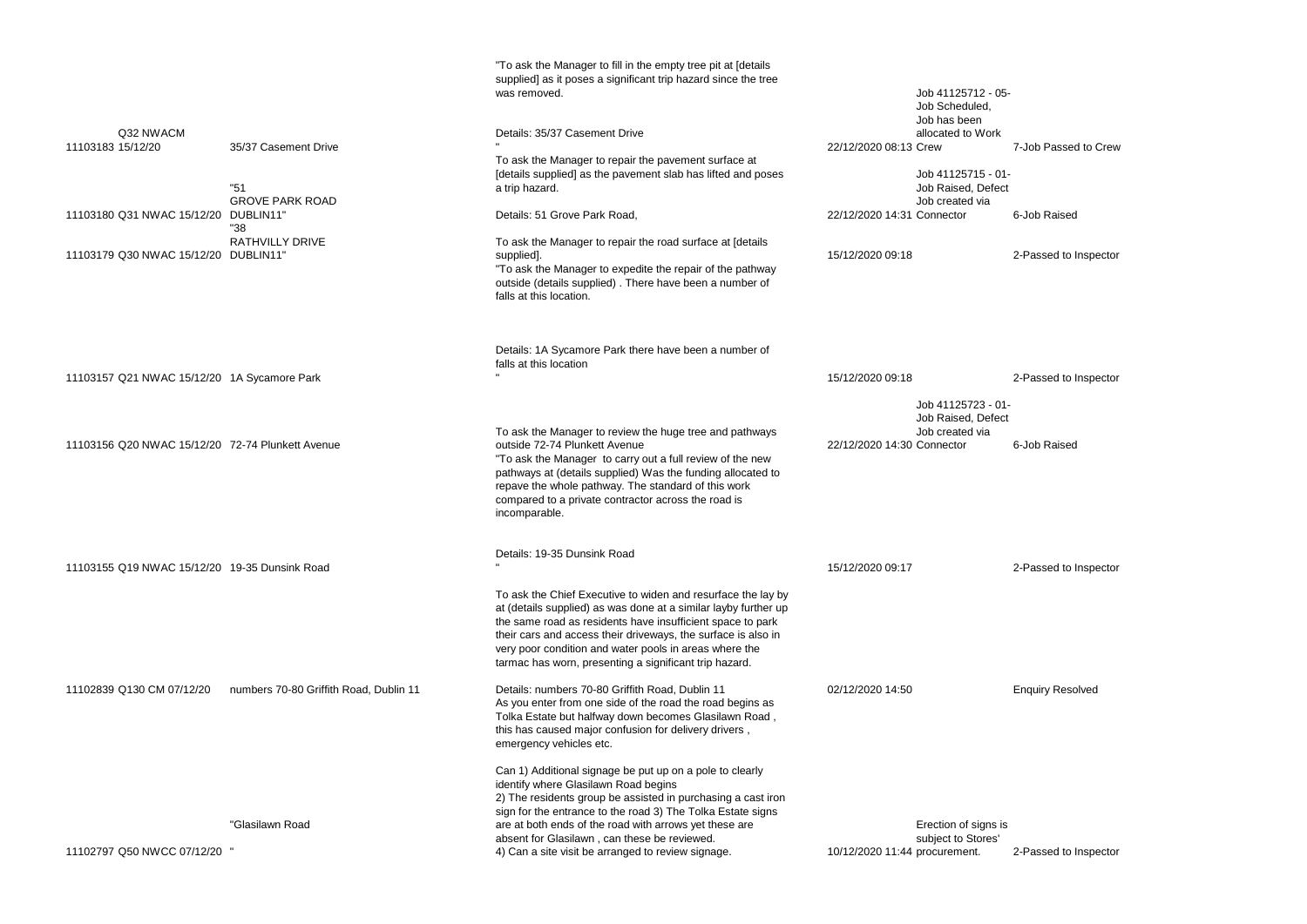| 11102792 Q27 NWCQ 07/12/20 Westwood Road.   | Ratoath Road between Ratoath Avenue and                                          | To ask the Chief Executive for an update on the proposed<br>road works planned for Ratoath Road between junction of<br>Ratoath Avenue and Westwood Road.<br>"To ask the Manager for a reduced fee to be applied to<br>extending the dishing outside (details supplied) as it is only<br>an extension to existing dishing. | 02/12/2020 14:43                                                                                                                      | <b>Enquiry Resolved</b> |
|---------------------------------------------|----------------------------------------------------------------------------------|---------------------------------------------------------------------------------------------------------------------------------------------------------------------------------------------------------------------------------------------------------------------------------------------------------------------------|---------------------------------------------------------------------------------------------------------------------------------------|-------------------------|
| Q49 NWACM<br>11101752 17/11/20              | "182<br><b>HILLCREST PARK</b><br>DUBLIN11"                                       | Details: 182 Hillcrest Park<br>To ask the Manager when repairs to (details supplied) as<br>agreed in the 2020 works programme will be carried out.                                                                                                                                                                        | 13/11/2020 10:37                                                                                                                      | <b>Enquiry Resolved</b> |
| Q46 NWACM<br>11101751 17/11/20              | Pathways on Dunsink Road, Tolka Cottages, Ballygall<br>Parade and Sycamore Road. | Details: Pathways on Dunsink Road, Tolka Cottages,<br>Ballygall Parade and Sycamore Road.                                                                                                                                                                                                                                 | 13/11/2020 10:37<br>I have sent an<br>email to Senior<br>Executive                                                                    | <b>Enquiry Resolved</b> |
| Q45 NWACM<br>11101750 17/11/20              | the bus stop on Seamus Ennis Road beside<br>Supervalu, Finglas Village.          | To ask the Manager to arrange for the repair of the roadway<br>at the bus stop on Seamus Ennis Road beside Supervalu,<br>Finglas Village.                                                                                                                                                                                 | Engineer (NC) to<br>allocate this to<br>16/11/2020 12:05 contract.                                                                    | <b>Enquiry Resolved</b> |
| Q35 NWACM<br>11101749 17/11/20              | long School Road outside Mother of Divine Grace<br>School.                       | To ask the Manager to repair the ramps along School Road<br>outside Mother of Divine Grace School.                                                                                                                                                                                                                        | 13/11/2020 10:36<br>A job has                                                                                                         | 2-Passed to Inspector   |
| Q29 NWACM<br>11101748 17/11/20              | "38<br><b>CLUNE ROAD</b><br>DUBLIN11"                                            | To ask the Manager to repair the broken pavement outside<br>[details supplied]<br>Details: 38 Clune Road,                                                                                                                                                                                                                 | previously been<br>created for this<br>location job<br>02/12/2020 10:15 no,41120998<br>I have sent an<br>email to Senior<br>Executive | <b>Enquiry Resolved</b> |
| Q28 NWACM<br>11101747 17/11/20              | bus stop outside SuperValu on the Seamus Ennis<br>Road,                          | To ask the Manager to repair the broken road surface at the<br>bus stop outside SuperValu on the Seamus Ennis Road,<br>"To ask the Manager to inspect and prune the trees on<br>(details supplied)                                                                                                                        | Engineer (NC) to<br>allocate this to<br>16/11/2020 12:05 contract.                                                                    | <b>Enquiry Resolved</b> |
| Q27 NWACM<br>11101746 17/11/20              | <b>Plunkett Crescent.</b>                                                        | Details: Plunkett Crescent.<br>"To ask the Manager to repair the broken pavement at<br>[details supplied]                                                                                                                                                                                                                 | 13/11/2020 10:34                                                                                                                      | <b>Enquiry Resolved</b> |
| Q26 NWACM<br>11101745 17/11/20              | 14/16 Ballygall Avenue.                                                          | Details: 14/16 Ballygall Avenue.<br>To ask the Chief Executive to inspect the tree outside<br>(details supplied) with a view to removal. The tree is                                                                                                                                                                      | 13/11/2020 10:33                                                                                                                      | 2-Passed to Inspector   |
| 11101236 Q99 NWCC 20/11/20 40 Kildonan Road |                                                                                  | preventing the resident from installing a driveway on his<br>property.<br>"To ask the Chief Executive to arrange for the footpath at<br>(details supplied) to be re-instated as it is in a poor state and<br>is an accident waiting to happen via trip hazard.                                                            | 23/10/2020 08:20                                                                                                                      | <b>Enquiry Resolved</b> |
| 11101171 Q30 CM 021120                      | "53<br><b>CRANOGUE CLOSE</b><br>DUBLIN11"                                        | Details: 53 Crannogue Close                                                                                                                                                                                                                                                                                               | Will be done in<br>18/11/2020 09:44 due course,                                                                                       | 6-Job Raised            |

|                                                                                                         | <b>Enquiry Resolved</b> |
|---------------------------------------------------------------------------------------------------------|-------------------------|
|                                                                                                         | <b>Enquiry Resolved</b> |
| I have sent an<br>email to Senior                                                                       | <b>Enquiry Resolved</b> |
| <b>Executive</b><br>Engineer (NC) to<br>allocate this to<br>contract.                                   | <b>Enquiry Resolved</b> |
| A job has                                                                                               | 2-Passed to Inspector   |
| previously been<br>created for this<br>location job<br>no,41120998<br>I have sent an<br>email to Senior | <b>Enquiry Resolved</b> |
| <b>Executive</b><br>Engineer (NC) to<br>allocate this to<br>contract.                                   | <b>Enquiry Resolved</b> |
|                                                                                                         | <b>Enquiry Resolved</b> |
|                                                                                                         | 2-Passed to Inspector   |
|                                                                                                         | <b>Enquiry Resolved</b> |
| Mill ha dana in                                                                                         |                         |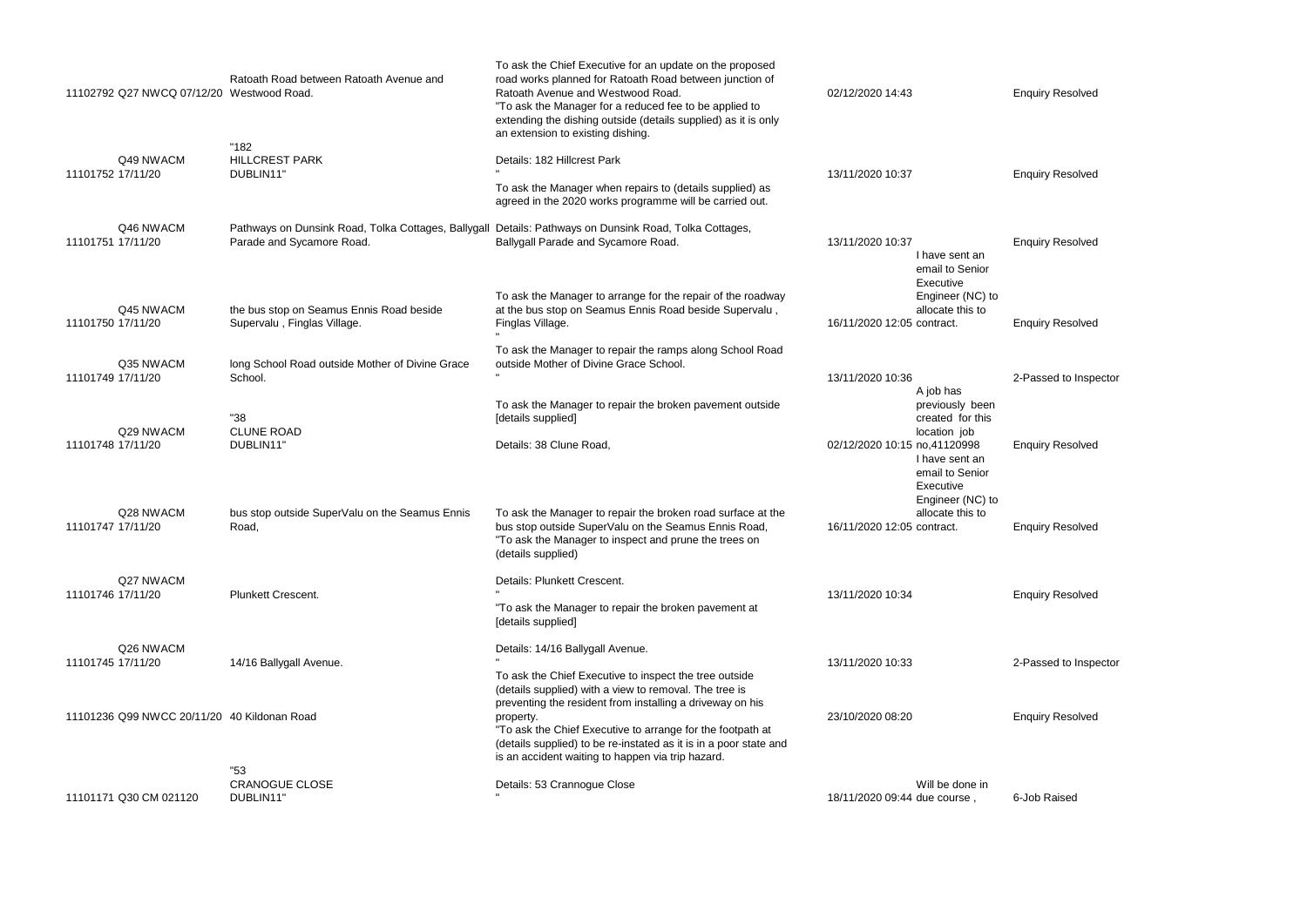|                                                  |                                                                        | "To ask the Manager to replace a missing bollard at (details<br>supplied) as cars are causing danger to pedestrians and<br>road users by driving up on the path and through the gap<br>created by the missing bollard at what is supposed to be a<br>cul-de-sac                                                                 |                               |                                                                        |
|--------------------------------------------------|------------------------------------------------------------------------|---------------------------------------------------------------------------------------------------------------------------------------------------------------------------------------------------------------------------------------------------------------------------------------------------------------------------------|-------------------------------|------------------------------------------------------------------------|
|                                                  | 11100941 Q39 NWAC 20/10/20 junction of Oakwood Road and Jamestown Road | Details: At the blocked-off junction of Oakwood Road and<br>Jamestown Road and there has been a Job 41102611 on<br>10/07/2019 scheduled but never completed                                                                                                                                                                     | 02/12/2020 09:53 location,    | No Ballard<br>appears to be<br>missing at this                         |
| 11100905 Q37 NWAC 20/10/20 Tolka Cottages        |                                                                        | To ask the Manager for the timescales for resurfacing works<br>at (details supplied) which is due to be resurfaced this year<br>and residents would like to know the timescales.                                                                                                                                                | 15/10/2020 08:42              | This is a matter                                                       |
| 11103154 Q1 NWAC 15/12/20                        | <b>Sillogue Gardens</b>                                                | To ask the Manager when the new footpaths will be going<br>into Sillogue Gardens as well as the new public lighting                                                                                                                                                                                                             | 02/12/2020 14:51 Constrcution | Road Design ar                                                         |
| 11100609 Q27 NWAC 20/10/20 Ballymun/Finglas Area |                                                                        | To ask the Manager for a list of all outstanding road<br>maintenance repairs in the Ballymun-Finglas local electoral<br>area in tabular form. To include when the request was first<br>received and a potential timeline for repair.<br>To ask the Manager to inspect the pathways at (details<br>supplied)                     | 13/10/2020 09:56              |                                                                        |
| 11100607 Q21 NWAC 20/10/20 Finglas Park          |                                                                        | Details: Finglas Park, a number of section repairs were<br>done previously. Residents have particular concerns about<br>the concrete covering the tree area following these repairs<br>(the attached is outside 62 Finglas Park)<br>"To ask the Manager when the footpaths on Fitzmaurice<br>Road at the shops will be repaired | 14/10/2020 15:12 rectify.     | Spoke to Area<br>Inspector and h<br>will arrange to                    |
| 11100606 Q19 NWAC 20/10/20 Fitzmaurice Road      |                                                                        |                                                                                                                                                                                                                                                                                                                                 | 14/10/2020 15:11              |                                                                        |
| 11100605 Q15 NWAC 20/10/20 Cardiffsbridge shops  |                                                                        | To ask the Manager to repair the footpaths at the<br>Cardiffsbridge Road Shops                                                                                                                                                                                                                                                  | 14/10/2020 15:16              | This has been                                                          |
|                                                  |                                                                        | To ask the Chief Executive to repair the footpath at (details<br>supplied), as this has been on a repair list for several years.                                                                                                                                                                                                |                               | previously add<br>to works list and<br>will be done in a<br>course job |
| 11100243 Q108 NWC 05/10/20 31 Grove Park Avenue  |                                                                        | Details: 31 Grove Park Avenue, Dublin 11<br>"To ask the Chief Executive to arrange for the replacement<br>of red brick ramp adjacent (details supplied) Sandyhill<br>Gardens. The ramp is in a very poor state.                                                                                                                 | 02/12/2020 09:48 no,41095079  |                                                                        |
| 11100162 Q13 NWC 05/10/20                        | 95 Sandyhill Gardens                                                   | Details: 95                                                                                                                                                                                                                                                                                                                     | 18/11/2020 09:54 due course,  | Will be done in                                                        |

Enquiry Resolved

er for  $and$ 

**Enquiry Resolved** 

**Enquiry Resolved** 

he

**Enquiry Resolved** 

**Enquiry Resolved** 

2-Passed to Inspector

ded ነd due

**Enquiry Resolved** 

7-Job Passed to Crew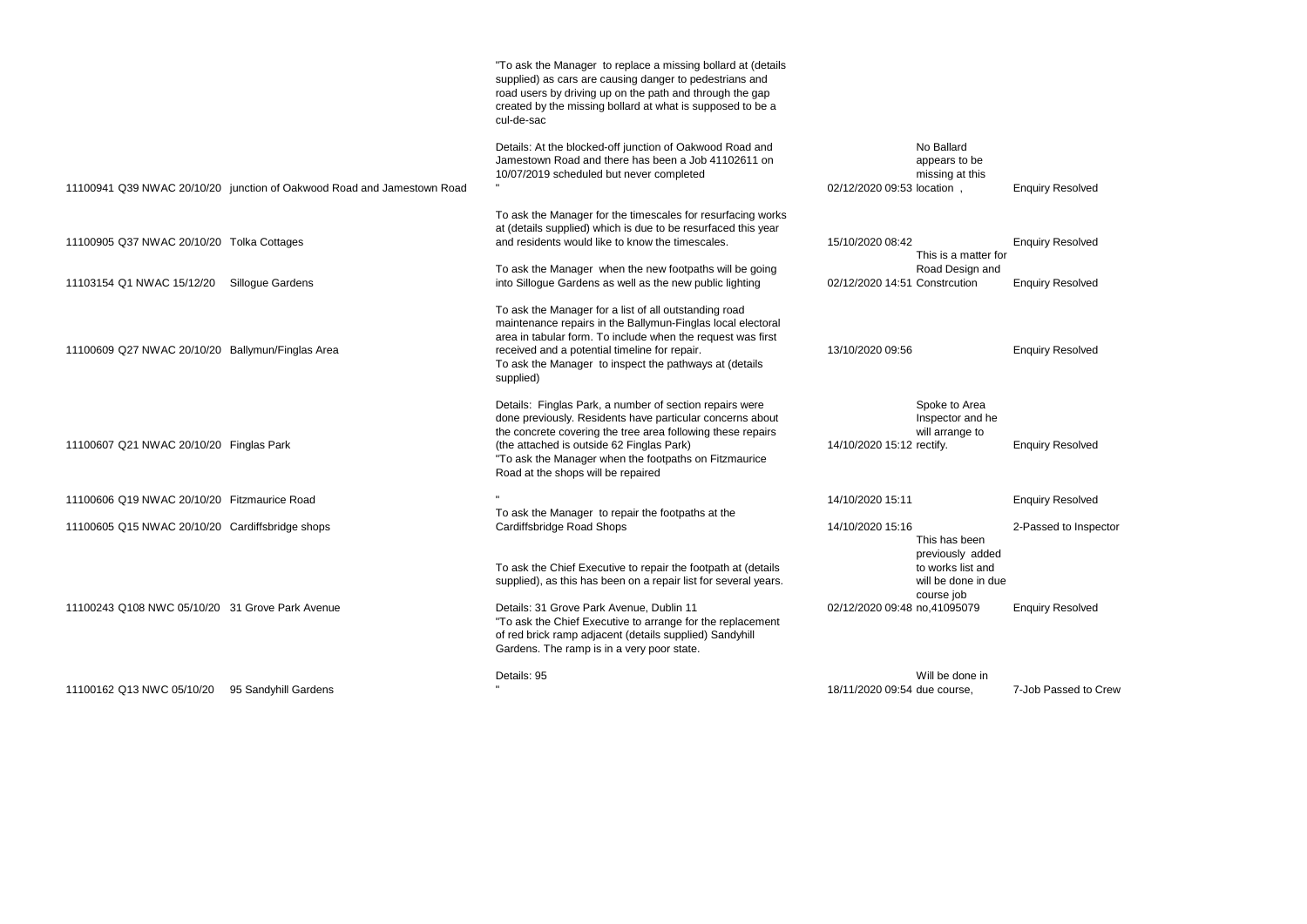|                           |                          | issues in Glasnevin Village and to please provide an update<br>on the followi) Following requests from residents to DCC for<br>Welcome to Glasnevin Village signage to be placed at both<br>ends of the village, could this please be provided by DCC<br>and is there a timeline as to when the signs may be<br>installed?                                                                                                                                                                                                   |                                                                                                                                      |
|---------------------------|--------------------------|------------------------------------------------------------------------------------------------------------------------------------------------------------------------------------------------------------------------------------------------------------------------------------------------------------------------------------------------------------------------------------------------------------------------------------------------------------------------------------------------------------------------------|--------------------------------------------------------------------------------------------------------------------------------------|
|                           |                          | B) Could Glasnevin Village please be prioritised for the<br>weeds to be removed from the road network throughout the<br>whole village and is there a date as to when this may be<br>carried out?                                                                                                                                                                                                                                                                                                                             |                                                                                                                                      |
|                           |                          | C) Seven street light poles near the National Botanic Garden<br>entrance were painted by DCC in September. All light poles<br>in Glasnevin Village need painting, could this please be<br>prioritised?                                                                                                                                                                                                                                                                                                                       |                                                                                                                                      |
|                           |                          | D) Could the ongoing issue of illegally parked vehicles in<br>cycle lanes and on footpaths at Glasnevin Village please be<br>addressed, it is particularly a problem outside the National<br>Botanic Gardens. The loading bay outside McMahons Café<br>in the village is also continually used for parking. The village<br>is being used as a 'park and ride' facility. Could DCC also<br>engage with the Bon Secours hospital to ensure that<br>hospital staff are parking in designated parking areas<br>provided to them. |                                                                                                                                      |
|                           |                          | E) Could the black steel bollards which are placed outside<br>the Botanic Gardens be extended to the bridge at Glasnevin<br>Hill, which would also help against the ongoing issue of<br>illegal parking and to ensure a safer environment for cyclists                                                                                                                                                                                                                                                                       |                                                                                                                                      |
| 11099975 Q87 NWAC 5/10/20 | <b>Glasnevin Village</b> | and pedestrians.<br>To ask the Chief Executive when the footpaths will be                                                                                                                                                                                                                                                                                                                                                                                                                                                    | 01/10/2020 15:44                                                                                                                     |
| 11099938 Q22 NWC 05/10/20 | Shangan Road             | repaired on Shangan Road beside the Shops.                                                                                                                                                                                                                                                                                                                                                                                                                                                                                   | 01/10/2020 15:45                                                                                                                     |
|                           |                          |                                                                                                                                                                                                                                                                                                                                                                                                                                                                                                                              | Valeview Drive 4<br>68 to be inspect<br>by area inspecto<br>for minor<br>maintenance<br>repairs. The<br>remainder of<br>Valeview Dr, |
| 11099928 Q21 NWAM 5/10/20 | Valeview                 | To ask the Chief Executive to do a full review of the service<br>provision in Valeview<br>Finglas. The grass is only partially being cut, weeds are<br>widespread, the footpaths are<br>broken, street lighting is badly rusted. Can we put together a<br>programme of works to include weeding, painting, planting,<br>and adequate grass cutting.                                                                                                                                                                          | Crescent, Garde<br>footpaths have<br>been inspected<br>and are in a<br>generally<br>satisfcatory<br>13/10/2020 10:39 condition.      |
|                           |                          | To ask the Chief Executive to arrange for the footpath along<br>Cappagh Road (in particular the one opposite Colaiste Eoin)<br>to be resurfaced as it is in a bad state and creates many trip<br>hazards. This stretch is used by lots of people to access                                                                                                                                                                                                                                                                   |                                                                                                                                      |
| 11099877 Q14 NWC 05/10/20 | Caoppagh Road            | church, schools and Finglas Village.                                                                                                                                                                                                                                                                                                                                                                                                                                                                                         | 22/09/2020 08:49                                                                                                                     |

**Enquiry Resolved** 

 $.47$ ected ctor

rdens

2-Passed to Inspector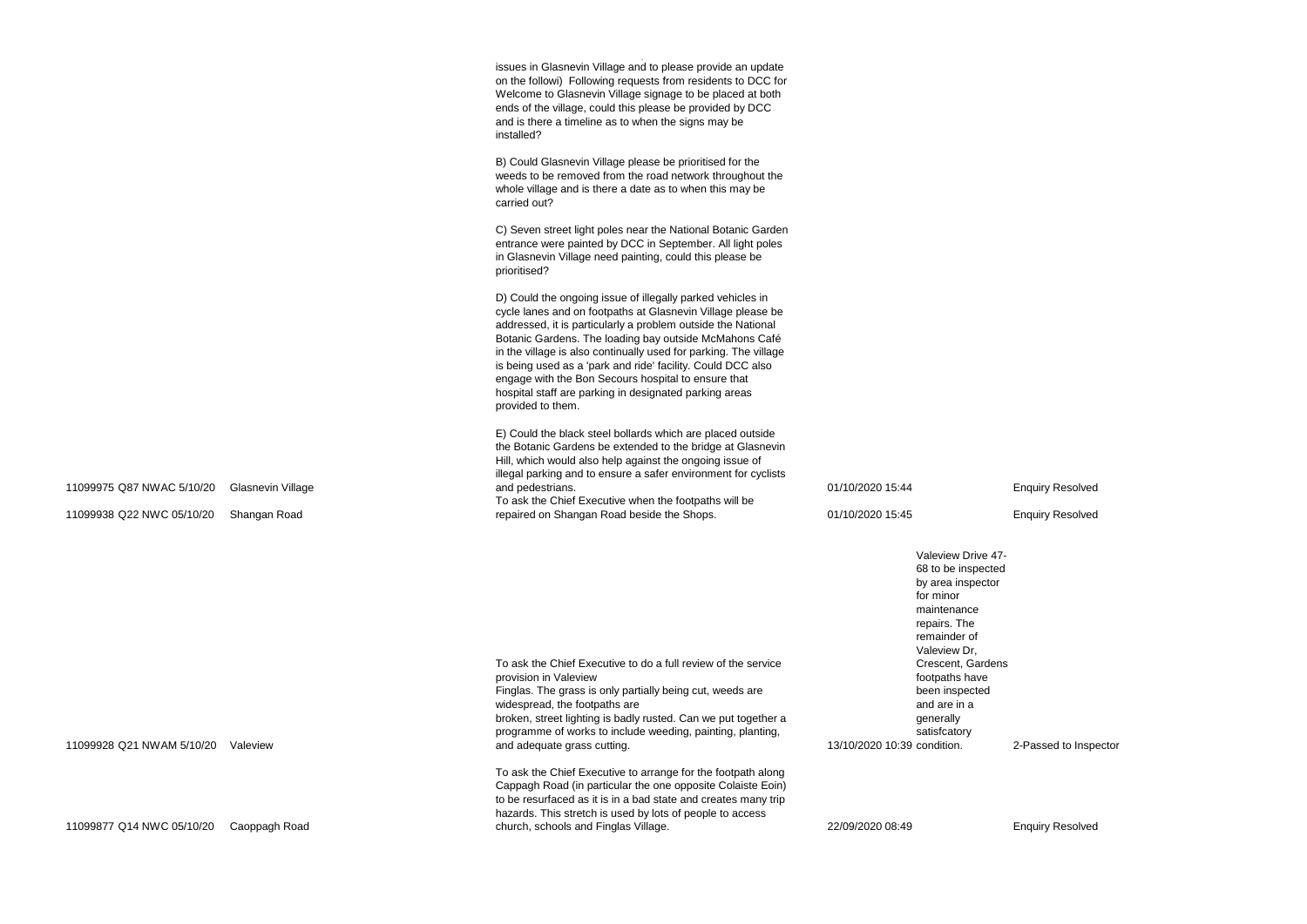| 11098973 Q2 NWAC 15/09/20                    | 411 Coultry Road                                                   | To ask the Manager to arrange for the ramp at 411 Coultry<br>Road to be re-instated as it has fallen into a bad state of<br>disrepair.                                                                                                                                       | Job 41122659 -<br>Job Closed,<br>18/11/2020 15:29 Finnish<br>Duplicate job. Jo                                                                                                                                    |
|----------------------------------------------|--------------------------------------------------------------------|------------------------------------------------------------------------------------------------------------------------------------------------------------------------------------------------------------------------------------------------------------------------------|-------------------------------------------------------------------------------------------------------------------------------------------------------------------------------------------------------------------|
| 11098972 Q23 NWAC 15/09/20 Coultry Road      |                                                                    | To ask the Manager to repair or replace the speed ramp at<br>(details supplied) as it is in very poor condition, is no longer<br>fit for purpose and is not safe for cars.                                                                                                   | was already<br>passed to the<br>inspector with<br>14/09/2020 15:24 photo attached.                                                                                                                                |
| 11098968 Q28 NWAC 15/09/20 44 Glasilawn Road |                                                                    | To ask the Manager to repair the badly damaged pathway<br>outside (details supplied).                                                                                                                                                                                        | Job 41122423 - I<br>Job Raised, Defe<br>Job created via<br>29/09/2020 14:45 Connector                                                                                                                             |
| 11098966 Q37 NWAC 15/09/20 Northway Estate   |                                                                    | To ask the Manager for a list in tabular form of planned<br>repairs of pathways at (details supplied).                                                                                                                                                                       | There are no<br>immediate plans<br>for repairs in this<br>area however all<br>localized defects<br>will be done on a<br>priority basis as<br>and when a crew<br>becomes availab<br>02/12/2020 10:28 in this area. |
| 11098653 Q79 CM 07/09/20                     | 79 Willow Park Road                                                | To ask the Chief Executive to arrange for repair of the<br>pavement at (details supplied) which has been on the list for<br>repair for over 5 years.<br>To ask the Chief Executive to arrange for the footpath<br>between (details supplied) Kildonan Road to be resurfaced. | Job 41121547 - I<br>Job Raised, Defe<br>Job created via<br>01/09/2020 15:11 Connector                                                                                                                             |
| 11097750 Q13 NWCM 070920                     | 30A Kildonan Road and 44 Kildonan Road.                            | This section of road is well used by pedestrians as part of a<br>busy thoroughfare taking people to and from local shops,<br>schools and church etc.<br>"To ask the Manager to arrange for the inspection of the<br>pathways with a view to repair on (details supplied)     | 11/08/2020 11:02                                                                                                                                                                                                  |
|                                              | 11096443 Q41 NWACM 210720 Sycamore Road leading into Sycamore Park | Details: Sycamore Road leading into Sycamore Park<br>"To ask the Manager to arrange for the repair of the<br>pathway outside (details supplied)                                                                                                                              | 08/07/2020 14:25                                                                                                                                                                                                  |
| 11096442 Q38 NWACM 210720 DUBLIN11"          | "39<br><b>NORTHWAY ESTATE</b>                                      | Details: 39 Northway Estate                                                                                                                                                                                                                                                  | 08/07/2020 14:22                                                                                                                                                                                                  |
|                                              |                                                                    | "To ask the Manager to arrange for the permanent repair of<br>the footpath outside (details supplied). A temporary repair<br>was carried out some time ago which is insufficient.                                                                                            |                                                                                                                                                                                                                   |
| 11096441 Q36 NWACM 210720 DUBLIN11"          | "11"<br>PLUNKETT CRESCENT                                          | Details: 11 Plunkett Crescent                                                                                                                                                                                                                                                | 08/07/2020 14:20                                                                                                                                                                                                  |

**Enquiry Resolved** Job ed. Enquiry Resolved  $3 - 01 -$ Jefect ia 6-Job Raised ans his:  $\overline{\phantom{a}}$ all ects  $\mathsf{m}\,\mathsf{a}$ as rew ilable **Enquiry Resolved**  $7 - 01 -$ )efect ia 6-Job Raised

Enquiry Resolved

2-Passed to Engineer

2-Passed to Engineer

2-Passed to Engineer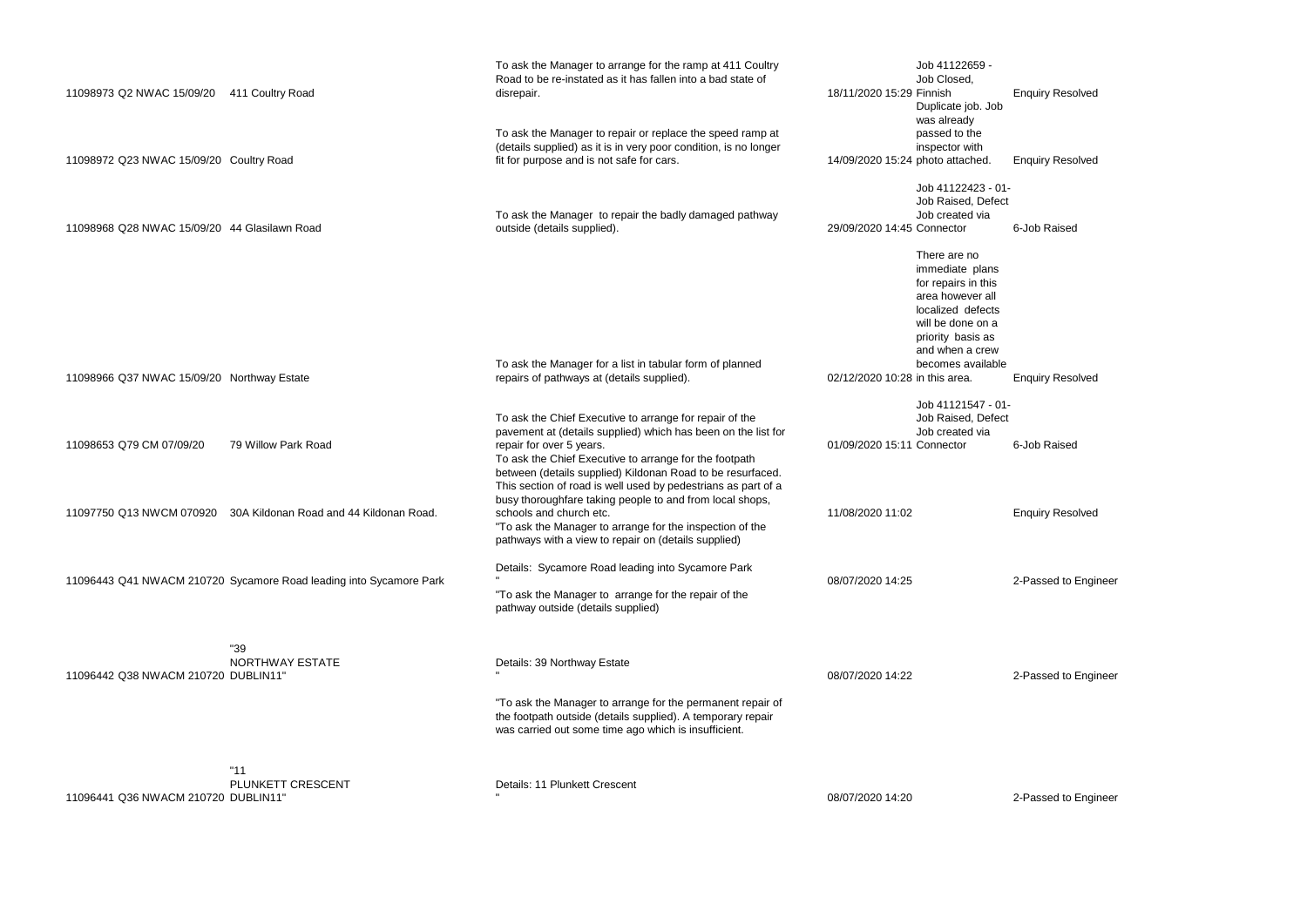|                                                                                           |                                                                   | To ask the Manager arrange for the repair of the pathways<br>at (details supplied)                                                                                                                                                                                                                                                                                                                                                                                                                       |                                                                            |
|-------------------------------------------------------------------------------------------|-------------------------------------------------------------------|----------------------------------------------------------------------------------------------------------------------------------------------------------------------------------------------------------------------------------------------------------------------------------------------------------------------------------------------------------------------------------------------------------------------------------------------------------------------------------------------------------|----------------------------------------------------------------------------|
| 11096440 Q35 NWACM 210720 DUBLIN11"                                                       | "13"<br><b>BENEAVIN DRIVE</b>                                     | Details: Beneavin Drive, particularly outside no.13<br>"To ask the Chief Executive to review and repair the uneven<br>pavement levels at (details supplied) as the pavement dips<br>due to the chicane and poses a trip hazard for vulnerable<br>pedestrians.                                                                                                                                                                                                                                            | 08/07/2020 14:17<br>This is a matt                                         |
| 11099978 Q110 NWAC 5/10/20 "                                                              | "61 Main Street Finglas Village outside the Down<br>Syndrome shop | Details: 61 Main Street Finglas Village outside the Down<br>Syndrome shop<br>"To ask the Manager to repair the trench which has been<br>dug to the middle of the road outside (details supplied)                                                                                                                                                                                                                                                                                                         | Traffic as I<br>informed Ser<br>Executive<br>05/10/2020 10:25 Engineer (NC |
|                                                                                           | <b>SYCAMORE PARK</b>                                              | Details: 1 Sycamore Park Dublin 11.                                                                                                                                                                                                                                                                                                                                                                                                                                                                      |                                                                            |
| 11096439 Q29 NWACM 210720 DUBLIN11"<br>11096438 Q20 NWACM 210720 entrance to Farnham Park | 31 Dunsink Road and across the road at the gate                   | To ask the Manager to install footpath dishing at 31 Dunsink<br>Road and across the road at the gate entrance to Farnham<br>Park to enable people with disabilities easier access to the<br>Park.<br>To ask the Manager for an update on the St. Margaret's<br>Road (Lidl) roundabout upgrade. Can the Manager also<br>report as to works required on the footpaths/grass verges<br>along this stretch of St. Margaret's Road (roundabout to<br>McKelvey) which has been continuously raised for several | 08/07/2020 14:15<br>08/07/2020 14:11                                       |
|                                                                                           | 11096437 Q15 NWACM 210720 St. Margaret's Road (Lidl) roundabout   | years.                                                                                                                                                                                                                                                                                                                                                                                                                                                                                                   | 08/07/2020 14:08                                                           |
| 11096436 Q12 NWACM 210720 Road<br>11096435 Q11 NWACM 210720 FAIRLAWN ROAD                 |                                                                   | To ask the Manager to arrange for footpath dipping for<br>junction of Dunsink Road (near no.19) and Casement disability access on Dunsink Road at junction of Dunsink<br>Road (near no.19) and Casement Road, alongside the park.<br>To ask the Manager to arrange for the resurfacing of<br>Fairlawn Road which is in a poor condition.<br>To ask the Manager while the slabbing is taking place in the                                                                                                 | 20/07/2020 11:32<br>08/07/2020 14:02                                       |
| 11096434 Q8 NWACM 210720 Poppintree                                                       |                                                                   | courts in Poppintree if we can look at getting the pavements<br>repaired going into the courts.<br>"To ask the Chief Executive to arrange a resurfacing of the<br>car park at (details supplied).                                                                                                                                                                                                                                                                                                        | 08/07/2020 13:59                                                           |
| 11096187 Q52 06/07/20                                                                     | <b>Barry Road</b>                                                 | Details: The shopping area on Barry Road.                                                                                                                                                                                                                                                                                                                                                                                                                                                                | 03/07/2020 16:07                                                           |
|                                                                                           |                                                                   | "To ask the Chief Executive to arrange a clean-up including<br>the removal of the weeds at the walkway between (details<br>supplied).                                                                                                                                                                                                                                                                                                                                                                    |                                                                            |
| 11095818 Q53 CM 06/07/20                                                                  | St Kevins School, Barry Avenue and Plunkett Green                 | Details: St Kevin's School Barry Avenue and Plunkett Green                                                                                                                                                                                                                                                                                                                                                                                                                                               | 26/06/2020 13:15                                                           |

2-Passed to Engineer

#### ter for

### hior

C). Enquiry Resolved

2-Passed to Engineer

2-Passed to Engineer

2-Passed to Engineer

2-Passed to Engineer

2-Passed to Engineer

2-Passed to Engineer

2-Passed to Engineer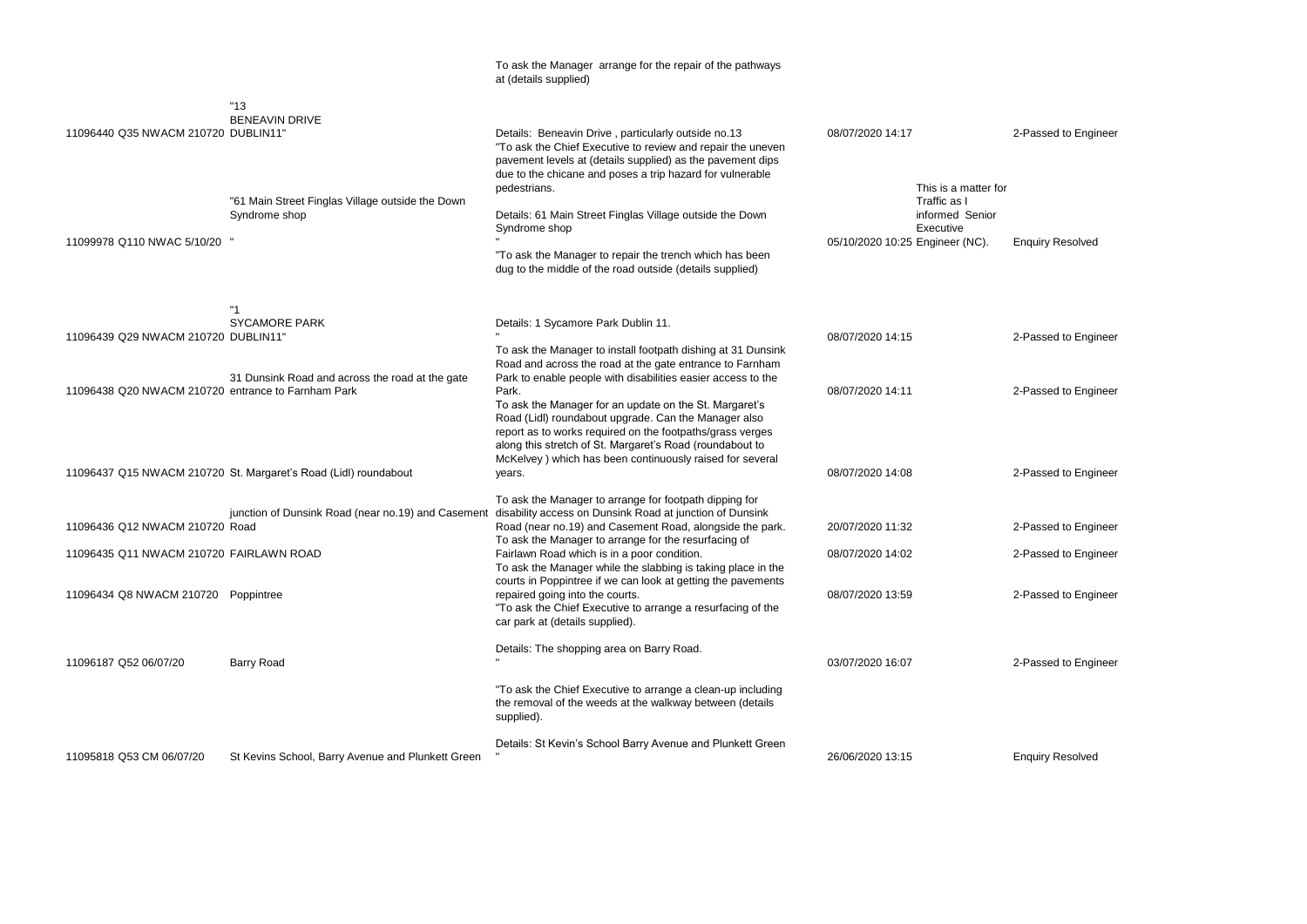|                                                |                                                                                                                                          | "To ask the Chief Executive to arrange a clean-up including<br>the removal of the weeds at the walkway between (details<br>supplied).<br>Details: St Kevin's School Barry Avenue and Plunkett<br>Green.                                                                                                                                                                                                                   |                                                                                                       |
|------------------------------------------------|------------------------------------------------------------------------------------------------------------------------------------------|---------------------------------------------------------------------------------------------------------------------------------------------------------------------------------------------------------------------------------------------------------------------------------------------------------------------------------------------------------------------------------------------------------------------------|-------------------------------------------------------------------------------------------------------|
|                                                | 11095815 Q53 NWAC 06/07/20 St Kevin's School Barry Avenue and Plunkett Green.                                                            |                                                                                                                                                                                                                                                                                                                                                                                                                           | 06/07/2020 08:21 Duplicate<br>Defect added<br>under previous                                          |
| 11094843 Q49 NWAC                              | 105 Northway Estate.                                                                                                                     | To ask the Manager can paths be repaired at 105 Northway<br>Estate.<br>"To ask the Manager to get the nettles cut around the<br>railings at the green between (details supplied) where<br>flowers have been planted but you cannot see due to<br>nettles.                                                                                                                                                                 | enquiry will be<br>done in due<br>08/07/2020 09:40 course,                                            |
| 11094826 Q38 NWAC 160620                       | <b>Ballygall Parade and Crescent</b>                                                                                                     | Details: Ballygall Parade and Crescent and the steps leading<br>down to the church                                                                                                                                                                                                                                                                                                                                        | 16/06/2020 11:56 Referred to Park                                                                     |
| 11094824 Q26 NWAC 160620                       | <b>SEAMUS ENNIS ROAD</b>                                                                                                                 | To ask the Manager to arrange for the<br>repaving/replacement of the black tarmacadam on Seamus<br>Ennis Road. It looks appalling for a main entrance into our<br>village as it has disintegrated. It is a trip also a trip hazard.<br>To ask the Chief Executive to cut the bushes at the side of                                                                                                                        | 16/06/2020 11:55<br><b>Cairn Court</b>                                                                |
| 11094742 Q29 CM 080620                         | the side of 84 Cairn Court across from St Joseph's<br>school<br>11094643 Q29 NWAC 08/06/20 84 Cairn Court across from St Joseph's school | 84 Cairn Court across from St Joseph's school which looks<br>very untidy.<br>To ask the Chief Executive to cut the bushes at the side of<br>84 Cairn Court across from St Joseph's school which looks<br>very untidy.                                                                                                                                                                                                     | belongs to<br>16/06/2020 11:55 Housing<br>First notice<br>delivered by<br>06/08/2020 08:54 letterbox  |
| 11094458 Q62 NWAC 08/06/20 105 Northway Estate |                                                                                                                                          | "To ask the Chief Executive to arrange for the pathway to be<br>repaired outside.<br>Details: 105 Northway Estate                                                                                                                                                                                                                                                                                                         | Job 41118135 -<br>Job Raised, Def<br>Job created via<br>08/06/2020 06:54 Connector                    |
| 11093970 Q6 CM 080620                          | ntrance to Griffith Heights coming from Griffith<br>Avenue.                                                                              | To ask the Chief Executive to review the entrance to Griffith<br>Heights coming from Griffith Avenue. The sign for 1 to 8 is<br>on the wall and is not clearly visible when driving. Can a<br>ramp also be placed after the junction as cars speed into the<br>street not realising there is a cul de sac here.<br>To ask the Manager when the works at the Poppintree<br>roundabout might be completed given the current | Please arrange<br>install subject to<br>procurement as<br>20/05/2020 08:25 per attached em            |
| 11093708 Q31 NWAC 190520                       | Poppintree roundabout                                                                                                                    | restrictions.                                                                                                                                                                                                                                                                                                                                                                                                             | 11/05/2020 09:15                                                                                      |
| 11093707 Q15 NWAC 190520                       | Outside 22 Oakwood Road, Finglas East, Dublin 11                                                                                         | To ask the Manager what is the plan to remedy a hole in the<br>footpath where a tree has been removed and see can a new<br>tree be planted where the hole is.<br>"To ask the Manager to arrange for the repair of the pathway<br>outside (details supplied)                                                                                                                                                               | This is a matter<br>Parks to<br>respond/assess/<br>11/05/2020 09:14 place the tree.<br>Job 41117794 - |
| 11093706 Q5 NWAC 190520                        | "36<br><b>DUNSINK PARK</b><br>DUBLIN11"                                                                                                  | Details: 36 Dunsink Park                                                                                                                                                                                                                                                                                                                                                                                                  | Job Raised, Def<br>Job created via<br>26/05/2020 15:29 Connector                                      |

**Enquiry Resolved** 

arks Enquiry Resolved

Enquiry Resolved

**Enquiry Resolved** 

4-Inspection Completed

 $5 - 01 -$ )efect ia

6-Job Raised

je to  $to$ as email. 2-Passed to Inspector

**Enquiry Resolved** 

er for

ss/re

**Enquiry Resolved** 

 $4 - 01 -$ )efect ia 6-Job Raised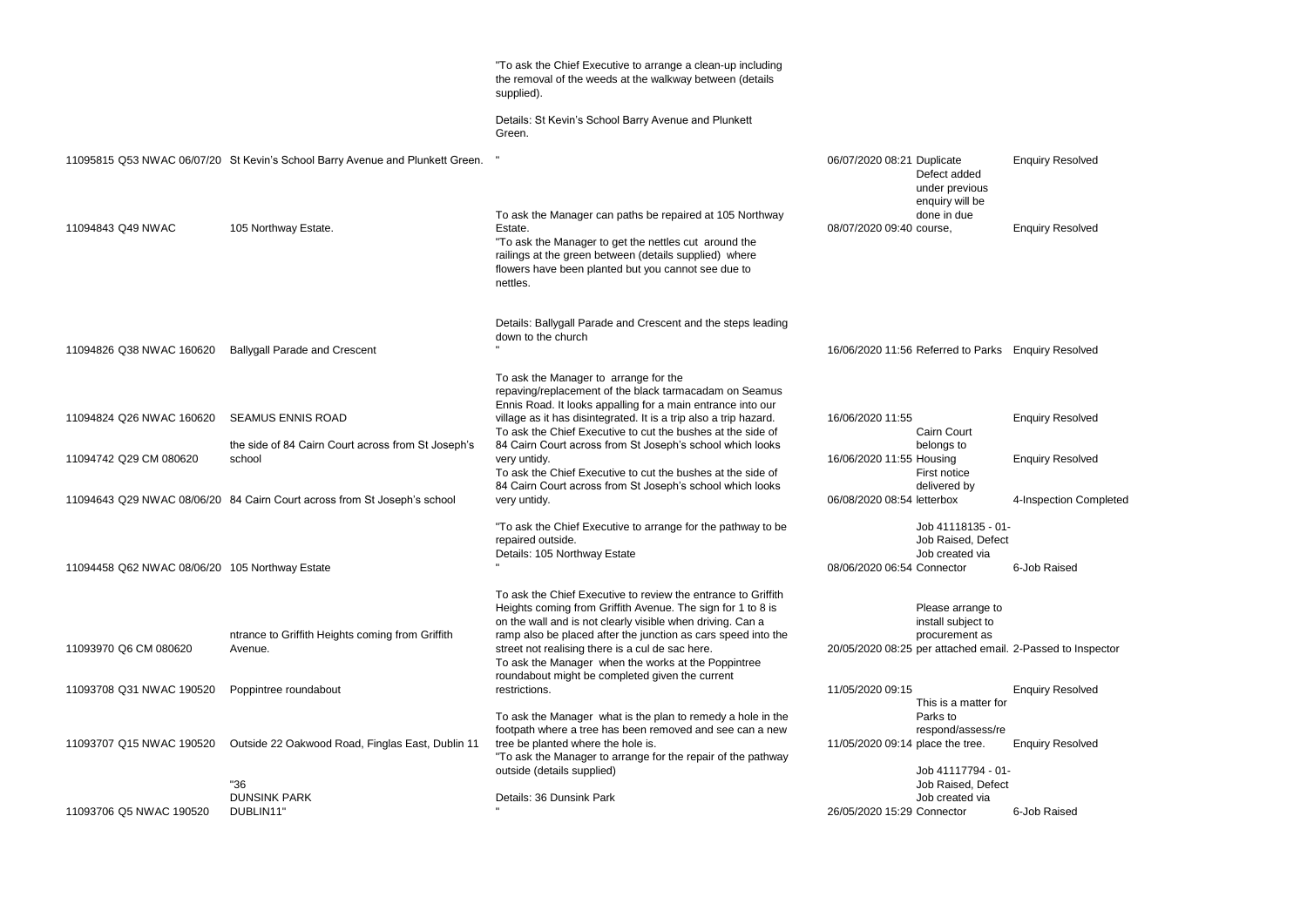| 11093448 Q22 NWAC 110520                     | 50/52 Kildonan Road.<br>"189                                | To ask the Chief Executive arrange for the pathway to be<br>repaired outside (details supplied)                                                                                                                                                                                                                                                                                                                                                                                                                                                                                                                                                                                           | 03/06/2020 15:07 enquiry      | this has been<br>allocated to crew<br>from previous                                                                                                                     |
|----------------------------------------------|-------------------------------------------------------------|-------------------------------------------------------------------------------------------------------------------------------------------------------------------------------------------------------------------------------------------------------------------------------------------------------------------------------------------------------------------------------------------------------------------------------------------------------------------------------------------------------------------------------------------------------------------------------------------------------------------------------------------------------------------------------------------|-------------------------------|-------------------------------------------------------------------------------------------------------------------------------------------------------------------------|
| 11093447 Q21 NWAC 110520                     | <b>JAMESTOWN ROAD</b><br>DUBLIN11"                          | To ask the Chief Executive arrange for the dip in the<br>roadway outside (details supplied) to be repaired.                                                                                                                                                                                                                                                                                                                                                                                                                                                                                                                                                                               | 25/06/2020 08:15              |                                                                                                                                                                         |
| 11093446 Q20 NWAC 110520                     | "12"<br><b>BARRY AVENUE</b><br>DUBLIN11"                    | To ask the Chief Executive to arrange for the pathway to be<br>repaired outside (details supplied).                                                                                                                                                                                                                                                                                                                                                                                                                                                                                                                                                                                       | 04/06/2020 15:40 Connector    | Job 41118113 - 0<br>Job Raised, Defed<br>Job created via                                                                                                                |
| 11093159 Q2 NWAC 210420                      | "12"<br><b>CAPPAGH DRIVE</b><br>DUBLIN11"                   | To ask the Manager to send details to (details supplied) in<br>relation to a proposed application for a drive in/path dishing.<br>The lady is disabled and requires the afore mentioned works<br>for ease of access to the home.<br>To ask the Manager to resurface the road at Ballygall<br>Place/Ballygall Parade at the roundabouts. The road is in                                                                                                                                                                                                                                                                                                                                    | 16/06/2020 09:49 department,  | Spoke to the lady<br>owner at this<br>address and she<br>explained it was<br>the tree she wants<br>removed refared<br>her to parks<br>Job 41117815 -<br>Job Closed, All |
| 11093158 Q1 NWACM 210420                     | <b>Ballygall Place/Ballygall Parade</b>                     | poor condition at these 2 places.<br>To ask the Chief Executive to provide an update for the<br>upgrading of Ratoath Road (between Westwood Road and<br>Ratoath Avenue/Dunsoghly). At present there are no<br>footpath facilities on this stretch and we had previously<br>Ratoath Road (between Westwood Road and Ratoath allocated funding to have railings removed but this won't be                                                                                                                                                                                                                                                                                                   | 07/09/2020 15:35 pothole done | This is a matter fo<br>Road Design and                                                                                                                                  |
| 11092592 Q26 NWCM 060420                     | Avenue/Dunsoghly)                                           | done until upgrade is complete.                                                                                                                                                                                                                                                                                                                                                                                                                                                                                                                                                                                                                                                           | 20/03/2020 11:16 Construction |                                                                                                                                                                         |
|                                              |                                                             | To ask the Manager if attention can be given to pedestrian<br>safety matters in Dublin 11 and the necessary works carried<br>out. There is a need for measures to be taken to address<br>dangerous parking along the stretch of (details supplied)<br>where cars are parking dangerously on the corners, and<br>where kerbs and footpaths have been broken up, and now<br>need repair, especially the corner leading into the lane on<br>the left hand side, and also the need for trees to be planted<br>along the left hand side, where they had been previously<br>removed, see photo attached, dangerous parking in red,<br>broken corners in blue, and trees needed along green line |                               | Multiple defects<br>previously created<br>to be done in due<br>course will need<br>specific addresses<br>for all further                                                |
| 11092575 Q41 NWAC 240320                     | Sycamore Park from Sycamore Road up into the cul-<br>de-sac | Details: Sycamore Park from Sycamore Road up into the cul-<br>de-sac<br>"To ask the Manager to arrange for the full replacement of<br>the tarmac in the cul de sac at (details supplied). A resident<br>living there has a terminally ill child who is unable to use his<br>walker as the tarmac is so uneven.                                                                                                                                                                                                                                                                                                                                                                            | 11/11/2020 10:12 location,    | enquiries at this                                                                                                                                                       |
| 11092574 Q34 NWAC 240320 PLUNKETT GREEN (NW) |                                                             | Details: Plunkett Green                                                                                                                                                                                                                                                                                                                                                                                                                                                                                                                                                                                                                                                                   | 20/03/2020 11:10              |                                                                                                                                                                         |

**Enquiry Resolved** Enquiry Resolved 01ect 6-Job Raised its **Enquiry Resolved Enquiry Resolved** 

for **Enquiry Resolved** 

be es

**Enquiry Resolved**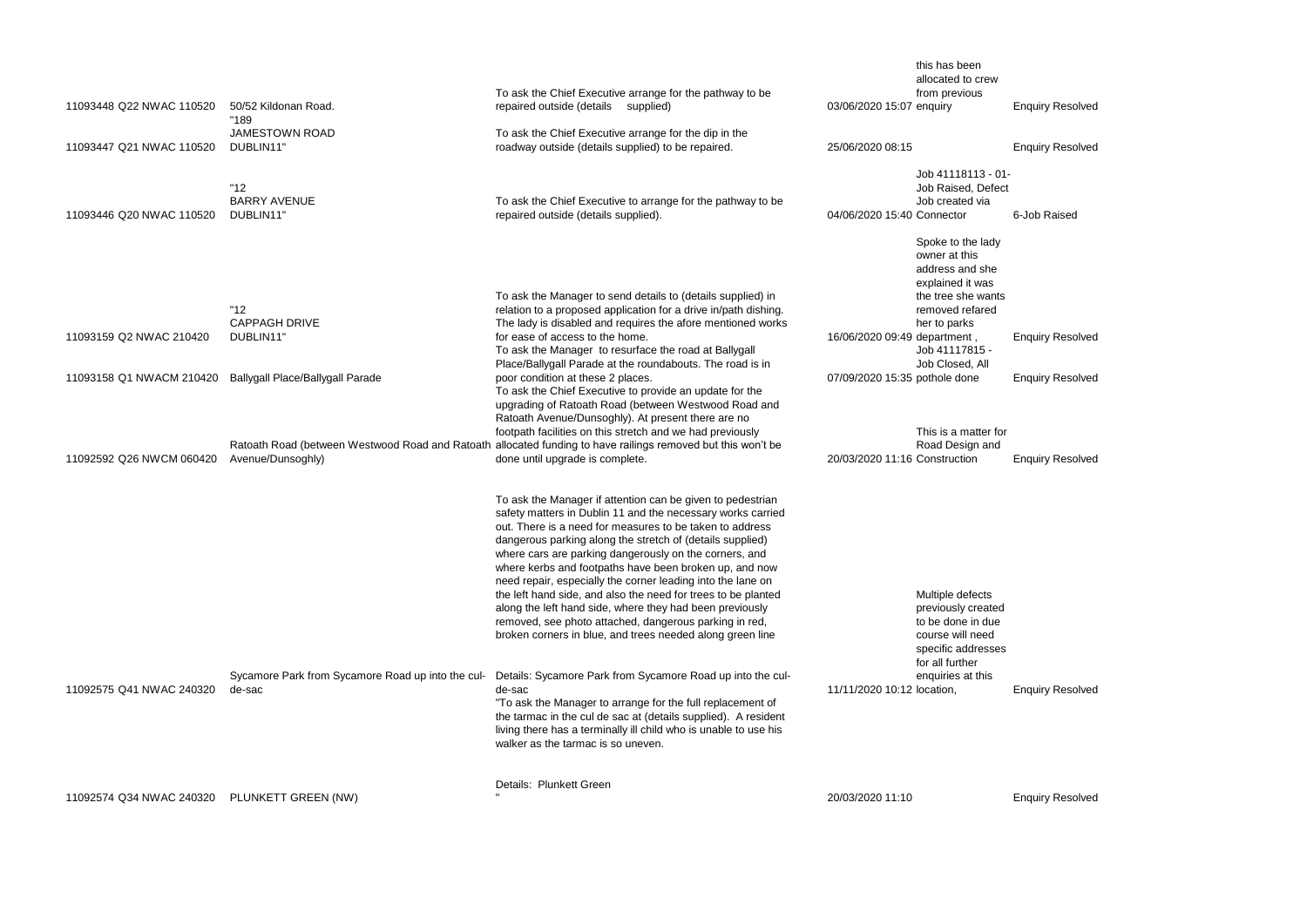|                                                      |                                                        | "To ask the Manager to arrange for a full review of the poor<br>standard of work carried out on pathway repairs at (details<br>supplied).                                                                                                                                                                                                                                                                                                                  |                                                                                                                                                |                              |
|------------------------------------------------------|--------------------------------------------------------|------------------------------------------------------------------------------------------------------------------------------------------------------------------------------------------------------------------------------------------------------------------------------------------------------------------------------------------------------------------------------------------------------------------------------------------------------------|------------------------------------------------------------------------------------------------------------------------------------------------|------------------------------|
| 11092573 Q30 NWAC 240320                             | KILDONAN DRIVE (NW)                                    | Details: Kildonan Drive                                                                                                                                                                                                                                                                                                                                                                                                                                    | 20/03/2020 11:09                                                                                                                               | <b>Enquiry Resolved</b>      |
| 11092571 Q29 NWAC 240320<br>11092570 Q28 NWAC 240320 | Dunsink Green adjacent to 14A<br>2-16A Griffith Parade | To ask the Manager to arrange for the resurfacing of the<br>laneway at Dunsink Green adjacent to 14A where the<br>pathway has subsided.<br>To ask the Manager to arrange for resurfacing of the<br>laneway at 2-16A Griffith Parade. The laneway has<br>deteriorated badly recently.<br>"To ask the Manager to look at the shores outside (details<br>supplied). A new path was put in outside 13 but since then<br>every time it rains it runs in no. 14. | Job 41117796 - 01-<br>Job Raised, Defect<br>Job created via<br>26/05/2020 15:28 Connector<br>Job 41118074 - 01-<br>04/06/2020 08:03 Job Raised | 6-Job Raised<br>6-Job Raised |
| 11092558 Q6 NWAC 240320                              | 13 & 14 Sillogue Gardens                               | Details: 13 & 14 Sillogue Gardens<br>"To ask the Manager to clear the shrubs around the bus<br>stops on (details supplied) and to check if all lights are in<br>order as it is very dark.                                                                                                                                                                                                                                                                  | This is a matter for<br>Road Design and<br>20/03/2020 11:08 Construction                                                                       | <b>Enquiry Resolved</b>      |
| 11092557 Q4 NWAC 240320                              | Finglas Road across from the Tesco                     | Details: Finglas Road across from the Tesco<br>"To ask the Manager to repair the path outside (details<br>supplied). The resident claims the path has been in disrepair<br>for a number of years.                                                                                                                                                                                                                                                          | 20/03/2020 11:16                                                                                                                               | <b>Enquiry Resolved</b>      |
| 11090786 Q55 NWAC 180220                             | "57<br><b>HILLCREST PARK</b><br>DUBLIN11"              | Details: 57 Hillcrest Park<br>"To ask the Manager to inspect the conditions of the paths<br>on (details supplied). Residents have reported poor path                                                                                                                                                                                                                                                                                                       | Job 41114380 - 01-<br>Job Raised, Defect<br>Job created via<br>25/02/2020 15:21 Connector<br>Multiple defects                                  | 6-Job Raised                 |
| 11090785 Q53 NWAC 180220                             | MELLOWES AVENUE (NW)                                   | conditions and claim that they are becoming a hazard.<br>Details: Mellows Avenue<br>"To ask the Manager to inspect the conditions of the paths                                                                                                                                                                                                                                                                                                             | have been<br>previously created<br>at this location and<br>will be done in due<br>06/07/2020 09:35 course,                                     | <b>Enquiry Resolved</b>      |
| 11090784 Q52 NWAC 180220                             | MELLOWES ROAD (NW)                                     | on (details supplied). Residents have reported poor path<br>conditions and claim that they are becoming a hazard.<br>Details: Mellows Road                                                                                                                                                                                                                                                                                                                 | multiple defects<br>created in NOV'19<br>and will be done in<br>20/03/2020 12:49 due course                                                    | <b>Enquiry Resolved</b>      |
| 11090783 Q48 NWAC 180220                             | 16 Mellowes Avenue.                                    | To ask the Manager can the council repair the badly<br>damaged pathway/ramp outside (details supplied). A<br>resident first reported this three years ago. It has been on<br>the list of works for three years, but has not been repaired.<br>Details: 16 Mellowes Avenue.                                                                                                                                                                                 | 20/03/2020 13:06 Duplicate                                                                                                                     | <b>Enquiry Resolved</b>      |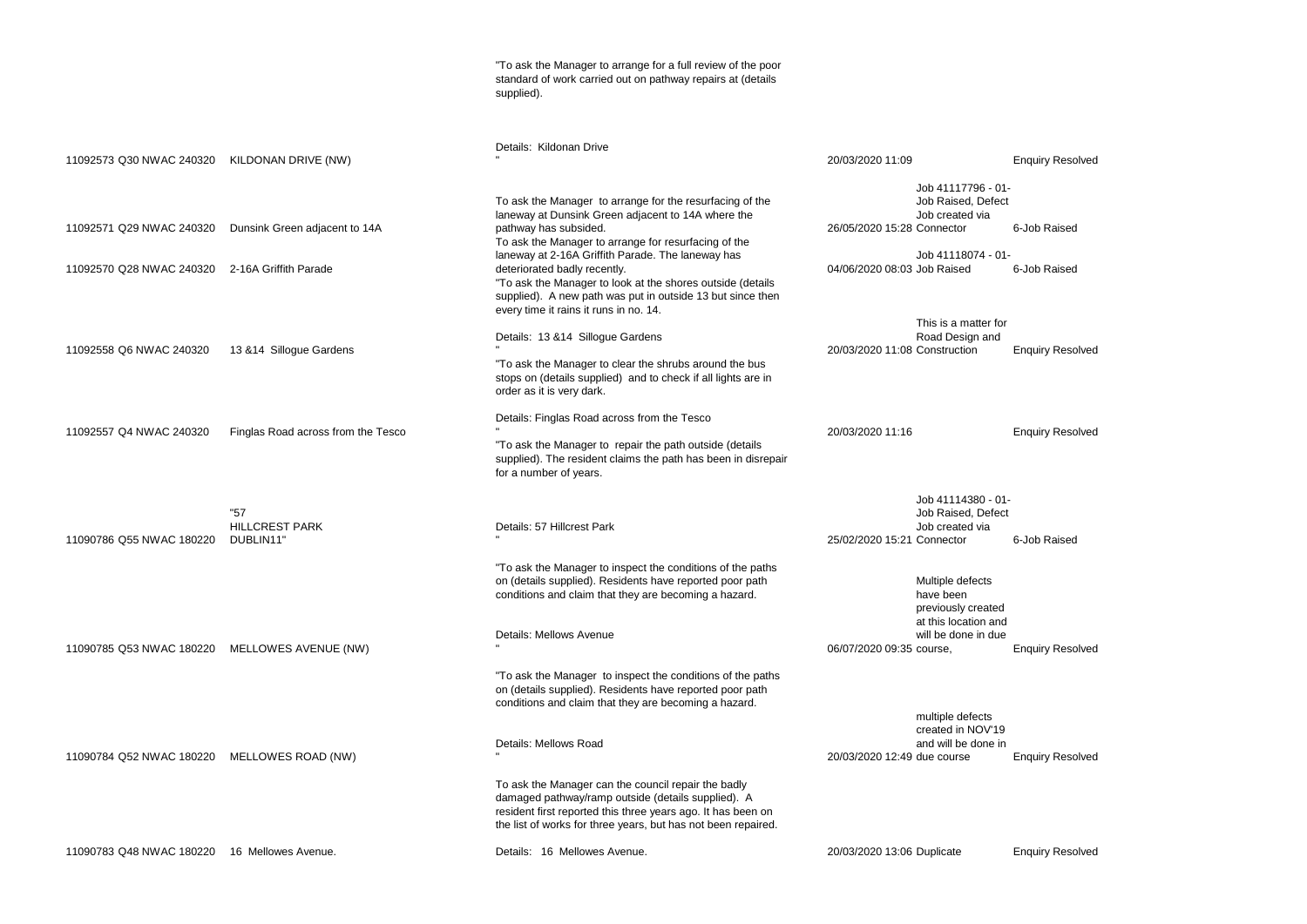|                          |                                                                                  | "To ask the Manager to arrange for the entrance pathway<br>into (details supplied) be repaired. The tenant was<br>promised this some time back and its condition has gotten<br>worse                                                                                                                                                                                                                                                 |                                                                                                             |  |
|--------------------------|----------------------------------------------------------------------------------|--------------------------------------------------------------------------------------------------------------------------------------------------------------------------------------------------------------------------------------------------------------------------------------------------------------------------------------------------------------------------------------------------------------------------------------|-------------------------------------------------------------------------------------------------------------|--|
| 11090780 Q40 NWAC 190220 | 28 Cappagh Avenue                                                                | Details: 28 Cappagh Avenue                                                                                                                                                                                                                                                                                                                                                                                                           | 13/02/2020 09:17                                                                                            |  |
| 11090779 Q37 NWAC 180220 | 178 Cappagh Road,                                                                | To ask the Manager to arrange for the footpath at (details<br>supplied) which was worked on recently and left with a<br>temporary surface, to be re-instated to its original state.<br>Details: 178 Cappagh Road,                                                                                                                                                                                                                    | 13/02/2020 09:10                                                                                            |  |
| 11090775 Q35 NWAC 180220 | 46/48 Mellows Avenue.                                                            | To ask the Manager to arrange for the repair of the broken<br>kerb at 46/48 Mellows Avenue.                                                                                                                                                                                                                                                                                                                                          | Job 41115667 - 0<br>Job Raised, Defe<br>Job created via<br>23/03/2020 14:58 Connector                       |  |
|                          |                                                                                  | To ask the Manager if he will have the footpath outside<br>(details supplied) repaired. Residents have raised the need<br>for footpath repair outside the roots of a tree have caused it<br>to crack, creating a dangerous step. One resident has fallen<br>and injured themselves, and it is particularly hazardous for<br>elderly pedestrians. Maintenance work has been scheduled<br>for some time but no repair has taken place. |                                                                                                             |  |
| 11090766 Q28 NWAC 180220 | 7 Oakwood Road, Finglas East<br>outside Spar and the Post Office, 276A Glasnevin | Details: 7 Oakwood Road, Finglas East<br>To ask the Manager if the footpath outside Spar and the<br>Post Office, 276A Glasnevin Avenue, Dublin 11, can be                                                                                                                                                                                                                                                                            | 13/02/2020 09:15                                                                                            |  |
| 11090765 Q25 NWAC 180220 | Avenue, Dublin 11<br>"31                                                         | repaired.                                                                                                                                                                                                                                                                                                                                                                                                                            | 13/02/2020 09:15                                                                                            |  |
| 11090764 Q23 NWAC 180220 | <b>GROVE PARK AVENUE</b><br>DUBLIN11"                                            | To ask the Manager if he will have the footpath at 31 Grove<br>Park Avenue, Dublin 11, repaired<br>To ask the Manager to provide an update on the rounding<br>of the harsh ramps at (details supplied)                                                                                                                                                                                                                               | 25/02/2020 08:20 Duplicate                                                                                  |  |
| 11090763 Q20 NWAC 180220 | Kildonan Road, Cappagh Avenue, Barry Avenue                                      | Details Kildonan Road, Cappagh Avenue, Barry Avenue.<br>"To ask the Manager to arrange for a repair of the pathway                                                                                                                                                                                                                                                                                                                   | 13/02/2020 09:12                                                                                            |  |
| 11090762 Q16 NWAC 180220 | 311 CASEMENT ROAD<br>Finglas, Dublin 11<br>DUBLIN11                              | outside (details supplied)<br>Details: 311 Casement Road<br>"To ask the Manager to arrange for the permanent repair of<br>the pathway outside (details supplied)                                                                                                                                                                                                                                                                     | Job 41114383 -<br>Job Closed, Job<br>has been allocate<br>28/10/2020 08:47 to Work Crew<br>Job 41115666 - 0 |  |
| 11090761 Q13 NWAC 180220 | 19/121 Mellowes Avenue                                                           | Details: 119/121 Mellowes Avenue                                                                                                                                                                                                                                                                                                                                                                                                     | Job Raised, Defe<br>Job created via<br>23/03/2020 14:58 Connector                                           |  |
| 11090760 Q12 NWAC 180220 | "16"<br>MELLOWES AVENUE<br>DUBLIN11"<br>"9                                       | To ask the Manager arrange for the repair of the footpath<br>and inspection of the tree damaging the wall at (details<br>supplied)<br>To ask the Chief Executive to repair the path at (details<br>supplied). This path has been reported twice for very poor<br>conditions however, there has been no update on the matter<br>from the council. A resident has reported that the hole in the                                        | Job 41115665 - 0<br>Job Raised, Defe<br>Job created via<br>23/03/2020 14:58 Connector                       |  |
| 11090320 Q25 NWAC 030220 | OAKWOOD CLOSE<br>DUBLIN11"                                                       | path is still there and has become a serious hazard for<br>pedestrians and cyclists.                                                                                                                                                                                                                                                                                                                                                 | 30/01/2020 14:46                                                                                            |  |

## Enquiry Resolved

```
37 - 01 -Defect
/ia
      6-Job Raised
```
**Enquiry Resolved** 

**Enquiry Resolved** 

**Enquiry Resolved** 

Enquiry Resolved

# $3-$

pcated **Enquiry Resolved** 

6 - 01-Defect /ia 6-Job Raised

5 - 01-Defect via 6-Job Raised